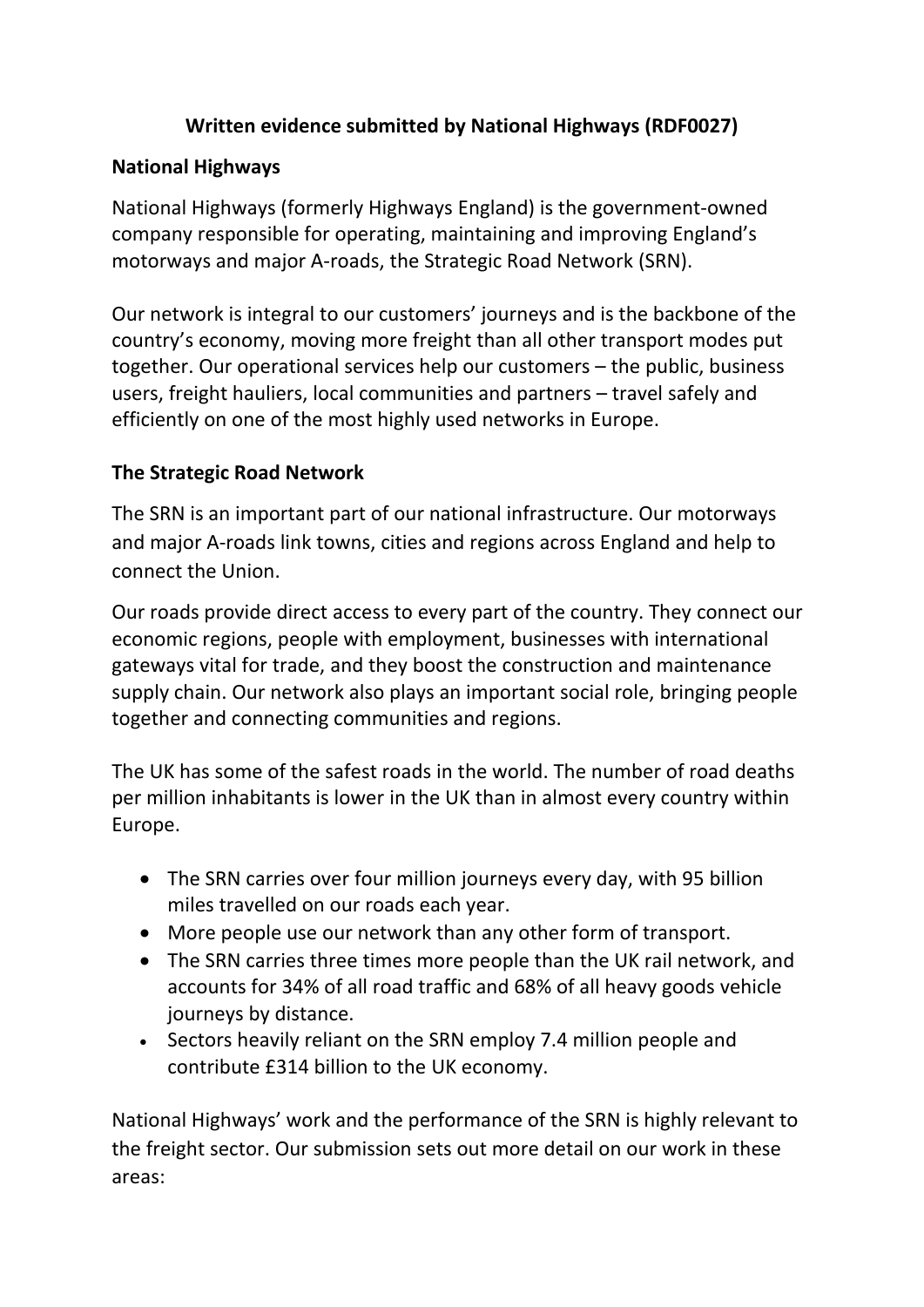- Predictable, reliable and safe journeys for road freight and hauliers.
- Preparing for the future, including meeting growing demand, utilising technology and investing in the SRN.
- Working with the freight industry.

# **Predictable, reliable and safe journeys**

A safe and free-flowing SRN is vital for the country and for the freight sector. In Road Investment Strategy 2 (2020-2025)<sup>1</sup> we will be investing £24 billion in the SRN, which includes operating and maintaining our existing infrastructure across the country, as well as delivering road enhancements projects.

We are working closely with the freight sector as part of our day to day management of the network, and have established the following to help deliver better journeys for road freight:

## **Enhancing roadworks information across our network**

To minimise the impact of planned closures on freight customers:

- We have improved the way in which we keep operators informed by publishing a daily [online](https://nationalhighways.co.uk/travel-updates/road-closure-report/) [road](https://nationalhighways.co.uk/travel-updates/road-closure-report/) [closure](https://nationalhighways.co.uk/travel-updates/road-closure-report/) [report](https://nationalhighways.co.uk/travel-updates/road-closure-report/), in addition to a weekahead closure report that is emailed directly to freight operators each day.
- We work closely with local authorities, police and the freight sector to ensure that suitable diversion routes are available in the event of planned or unplanned disruption to the SRN.
- Funding is available, via our Users and Communities designated fund, for schemes to undertake surveys to establish freight movement patterns and ensure we consult with the right stakeholders when undertaking works.
- We use digital mapping systems to ensure that we fully understand the impact of planned roadworks on key freight routes and around freight hubs, depots and warehouses.

### **Maximising capacity on key routes at key times**

- We consult with the freight sector to identify key dates in their calendar when demand for the movement of goods is expected to be highest on certain routes.
- These dates include Black Friday, Cyber Monday and the lead up to Christmas.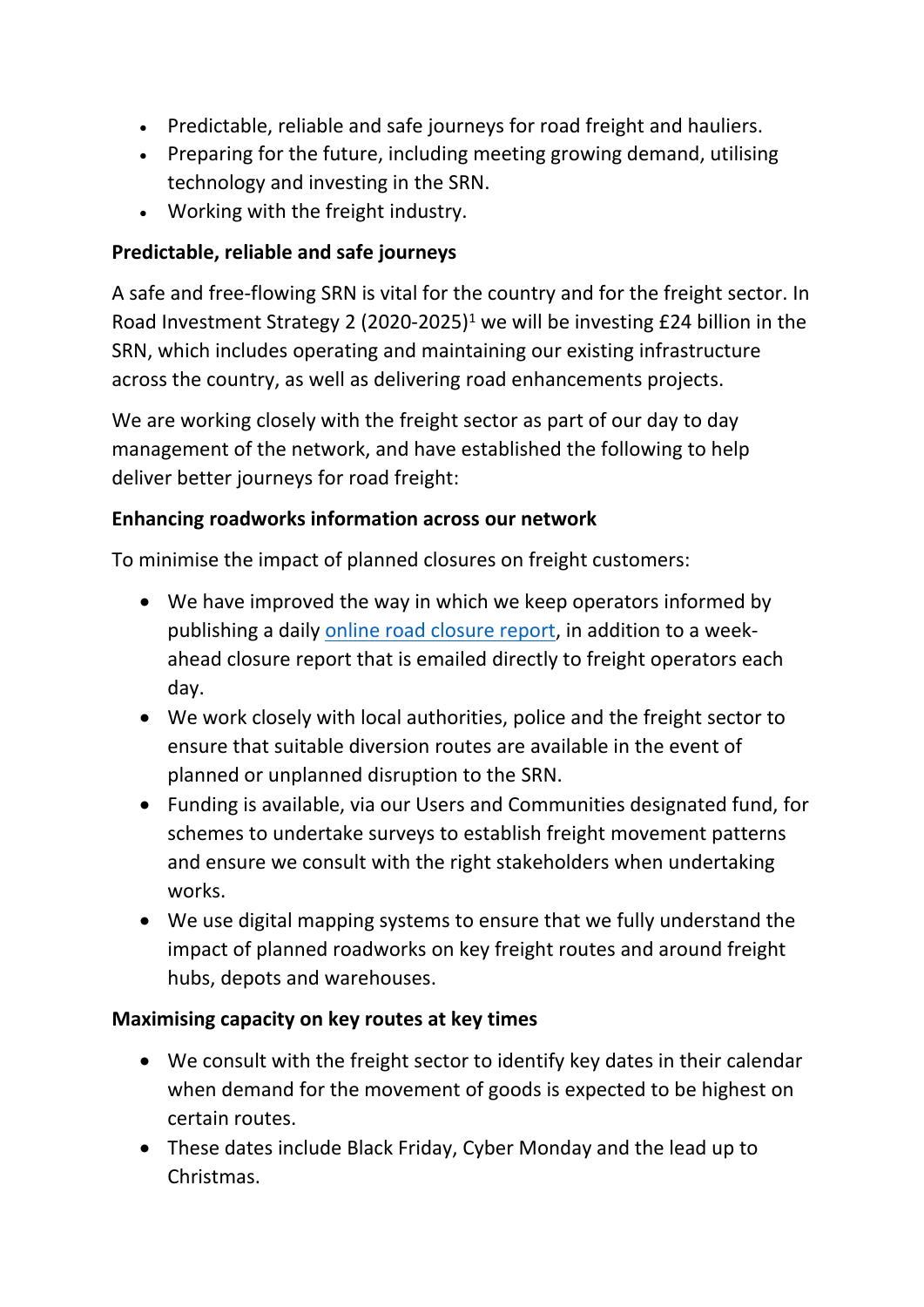During these periods we remove roadworks wherever we can safely do so to maximise the capacity available for road freight.

## **Clearing incidents quickly and safely**

- We know that incidents on the SRN cause delay to freight customers.
- Our primary focus is on minimising the likelihood of an incident.
- However, when an incident does take place, it is vital that we are able to re-open the road quickly and safely, for the benefit of all road-users, including freight.
- As set out in our [Strategic](https://nationalhighways.co.uk/media/3i5c454q/strategic-business-plan-2020-25.pdf) [Business](https://nationalhighways.co.uk/media/3i5c454q/strategic-business-plan-2020-25.pdf) [Plan](https://nationalhighways.co.uk/media/3i5c454q/strategic-business-plan-2020-25.pdf) [2020-2025](https://nationalhighways.co.uk/media/3i5c454q/strategic-business-plan-2020-25.pdf), we have a key performance indicator to clear 86% of incidents within one hour. In 2020–21, we cleared 88.6% of motorway incidents within one hour, based on 24-hour coverage.
- All freight operators are also encouraged to register to receive our '*National Incident Liaison Officer'* reports.
- This free of charge service ensures that freight operators are informed in real-time of incidents on the network that could impact journey time and reliability.

## **Reducing delays through roadworks**

- After extensive research and consultation, including with the freight sector, we have increased the speed limit through roadworks on the SRN to 60mph wherever it is safe to do so.
- This is good for non-freight journeys, as it enables drivers to safely pass lorries, which are limited to travelling at 56mph.
- This measure also safely improves journey times for freight.

## **Operation Brock**

- Operation Brock is our contribution to the Kent Resilience Forum's plan to keep Kent moving by making sure traffic can continue to use the M20 when there is disruption to travel across the English Channel.
- Operation Brock, which can be set up overnight if there are delays at the Channel ports, keeps port-bound HGVs on the coastbound carriageway where their journey to Eurotunnel or the Port of Dover can be managed. By quickly installing a temporary a contraflow on the London bound carriageway, all other traffic can still use the M20 in both directions, keeping local roads in Kent moving.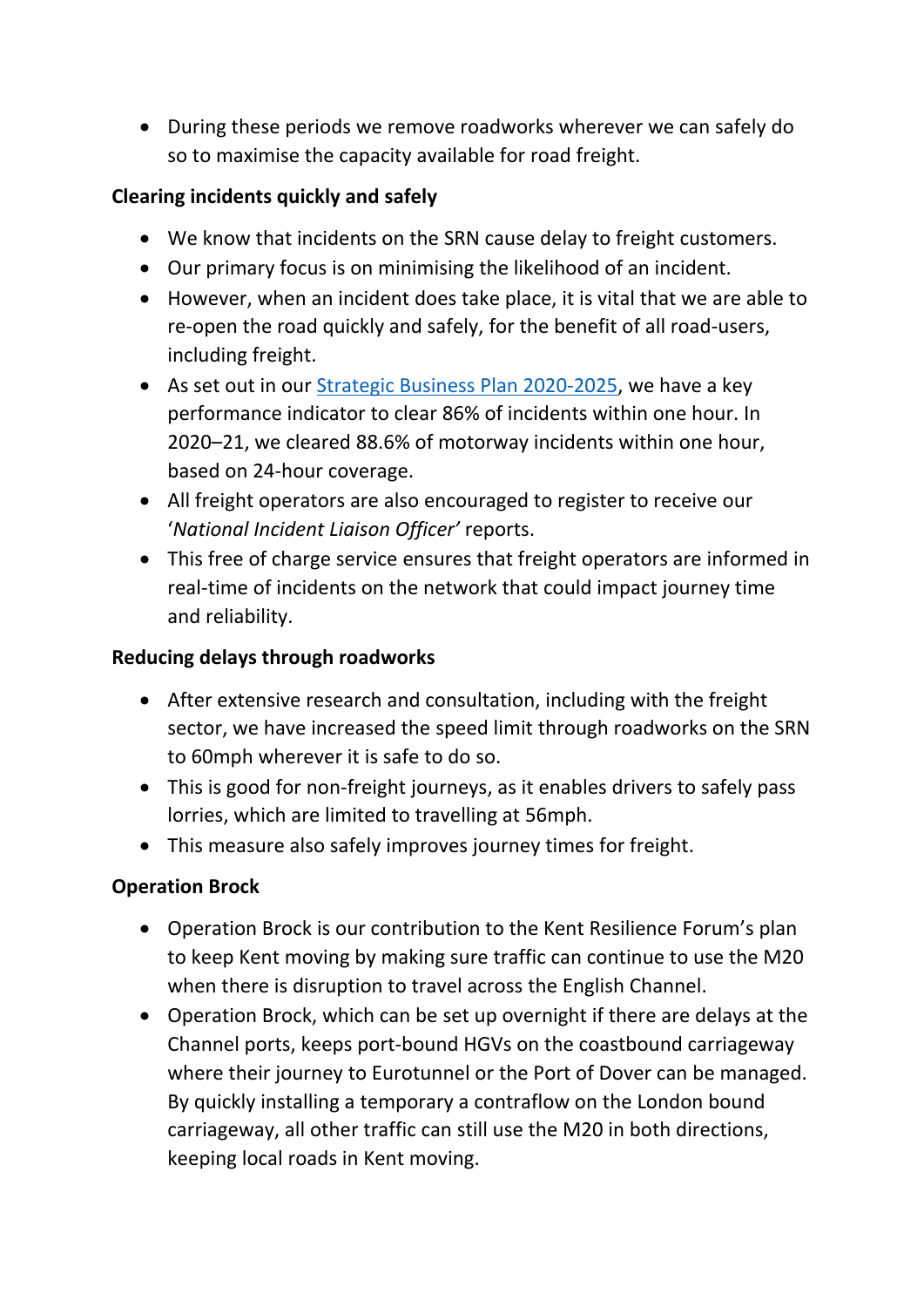# **Preparing for the future**

It is estimated that road freight contributed £13.6 billion<sup>2</sup> to the UK economy in 2019, prior to COVID. Road continues to be the main mode for transporting freight across the UK, carrying nearly 80% of domestic freight in 2020.<sup>3</sup> A significant proportion of businesses are, and are likely to remain, heavily reliant on the SRN. Collectively these SRN-reliant sectors employ more than 7.4 million people and contribute over £314 billion in Gross Value Added (GVA) to England's economy<sup>4</sup>.

The COVID travel restrictions saw a temporary decline in social and commuting journeys on the SRN. At the same time, we saw an increase in freight journeys above the normal level, in line with an increase in demand for goods bought online.

We expect a continued increase in demand for road freight journeys in the short, medium and long-term. It is essential to prepare the SRN now to ensure that we can meet that demand for increased capacity on key routes, exploit the benefits and opportunities and support the government's ambition on net zero.

## **Maintaining and improving the SRN**

We know that keeping the SRN operating safely and free-flowing is important for all road freight journeys today. As well as the day to day to operational activities outlined above, we are also working to prepare the network for the future by:

- Investing £10.8 billion (2020-2025) in keeping our roads, structures and assets safe, well-maintained and operating efficiently.
- Driving nearly £1 billion (2020-2025) of improvements through our [designated](https://highwaysengland.co.uk/designated-funds/) [funds](https://highwaysengland.co.uk/designated-funds/) on projects that will have wider benefits for customer, communities, the environment and the economy.
- Consulting stakeholders to prepare for Road Period 3 (2025-2030) and planning for a network that meets the needs of the country, our customers (including freight) and neighbouring communities.
- Delivering a portfolio of road enhancement schemes on our motorways and major A-roads.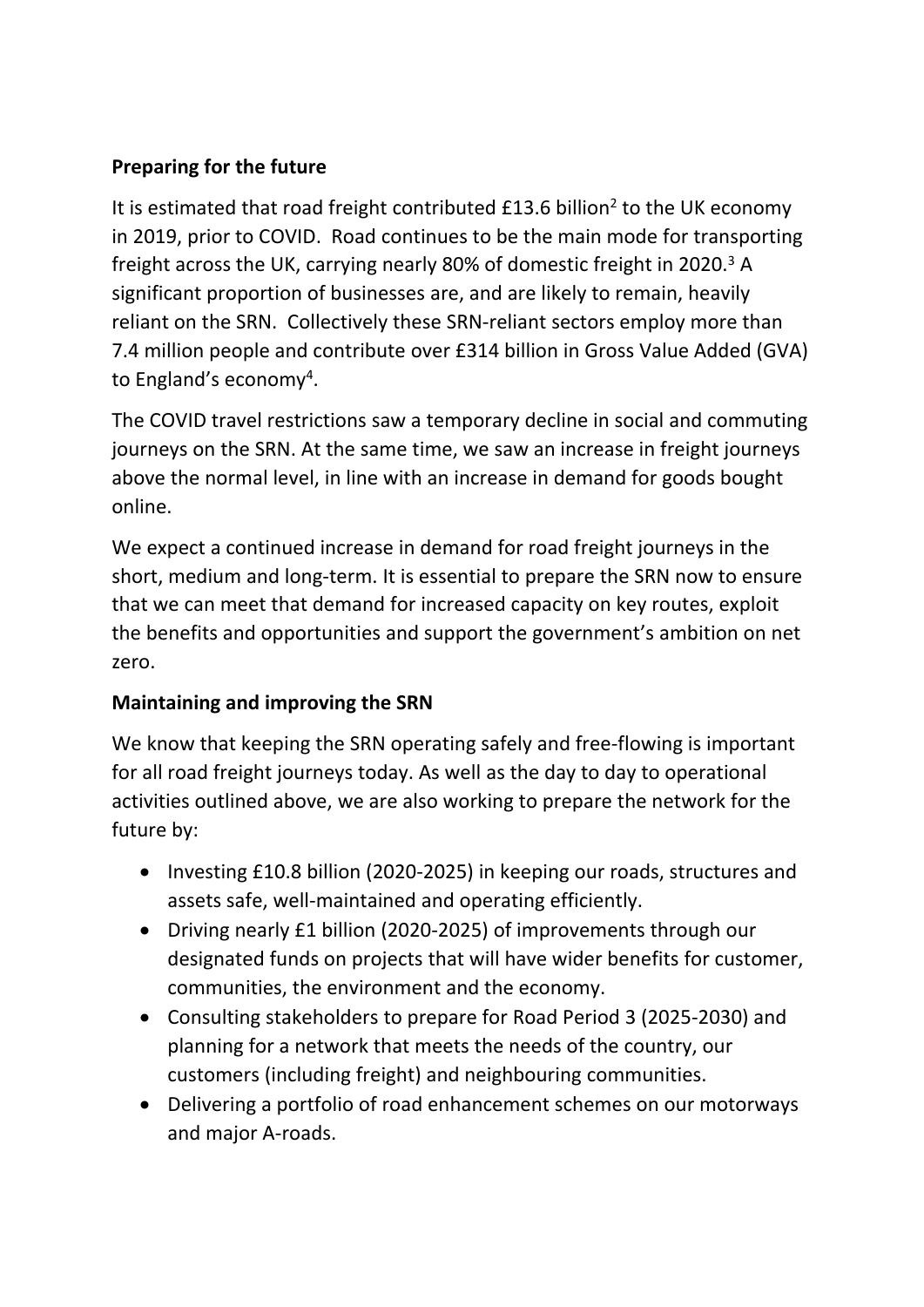The government's Road Investment Strategy 2 (RIS2) set out the infrastructure delivery programme for National Highways between 2020 and 2025. RIS2 is a balanced portfolio of small-scale improvements to the network and larger, more transformational projects, such as the Lower Thames Crossing. Road enhancements at either end of this scale can deliver significant benefits to freight, either by enhancing a key corridor, such as on the A14 between Cambridge and Huntingdon, or by alleviating congestion at a known pinch point.

## **Case study: Lower Thames Crossing**

For almost 60 years the Dartford Crossing has stood as the only crossing between Kent and Essex. As one of the UK's most important strategic roads, the crossing is a critical link carrying vital food, goods and services between the country's key manufacturing centres, distribution hubs and ports. Yet despite having a total design capacity of 135,000 vehicles a day, the crossing now carries more than 180,000 on its busiest days.

The demand on the Strategic Road Network and the Dartford Crossing remained high throughout the pandemic. Goods vehicles travelling through the crossing continued to play a vital role moving essential goods to supermarkets and homes.

The strategic importance of the Dartford Crossing is increasing and now supports the change in working and shopping patterns in England. 42% of vehicles using the Dartford Crossing are now goods vehicles, up from 33% in 2019. December 2020 saw the busiest day ever recorded for HGV traffic, which is now consistently above 2019 levels.

The need to tackle the capacity issue is greater than ever, which the proposed Lower Thames Crossing seeks to address. Consisting of the longest road tunnel in the UK between north Kent and south Essex, the Lower Thames Crossing will include 14.3 miles of new road linking the M2/A2, A13 and M25. By almost doubling road capacity across the River Thames east of London, it will provide national road freight with a reliable new connection. The proposed new crossing will create new opportunities to link people and jobs, businesses and customers.

The Lower Thames Crossing is predicted to reduce the number of HGVs at the Dartford Crossing, as it would provide a more attractive route for many vehicles travelling to and from manufacturing centres, distribution hubs and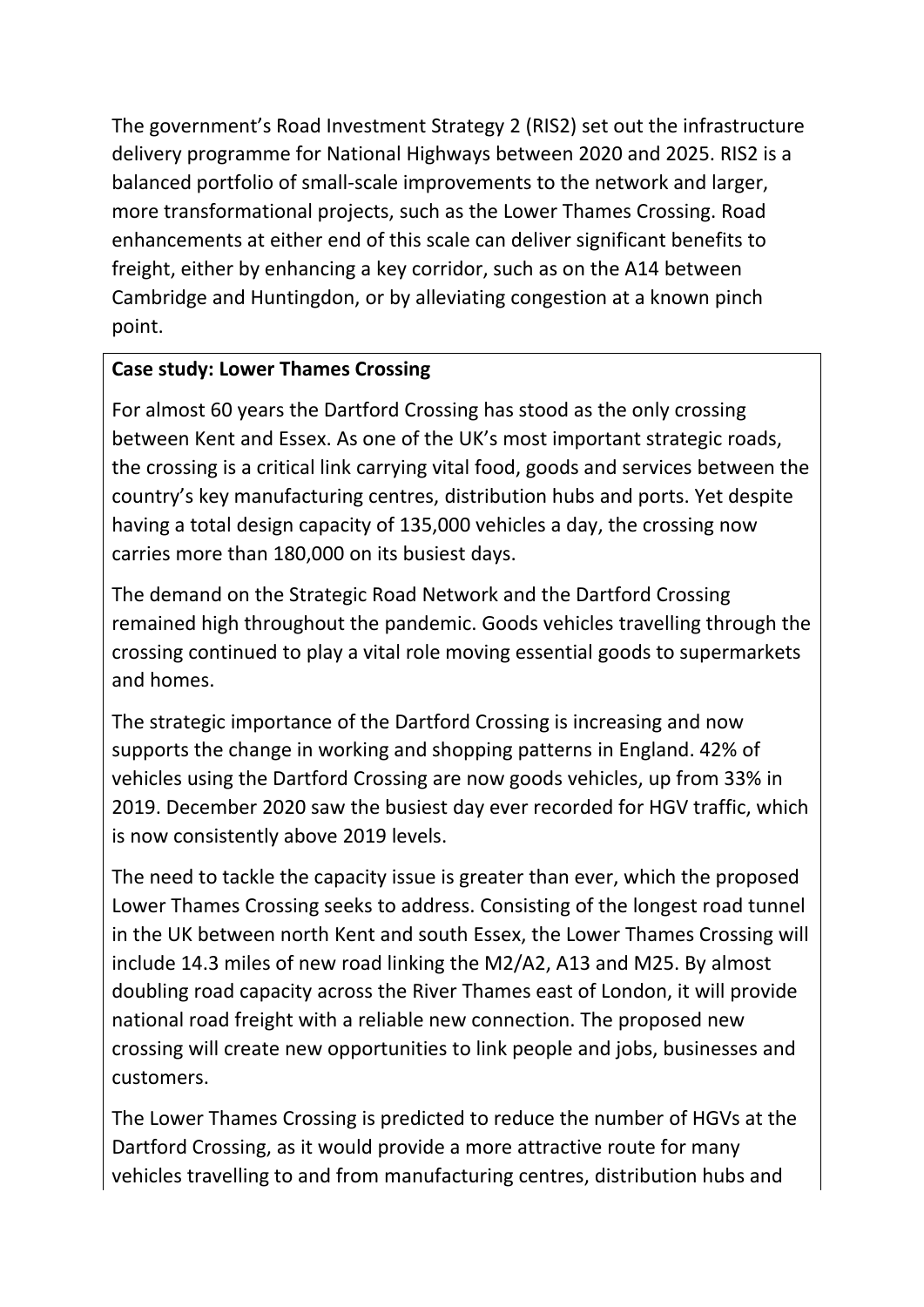ports. The tunnel will accommodate all sizes of vehicle expected to use it, including double decker vehicles. This will reduce the requirement to convoy oversize vehicles, which currently causes delay and disruption at the Dartford Crossing.

# **Network performance and future priorities**

National Highways is working closely with government to develop an authoritative evidence base that will underpin investment choices in future road periods.

- We are analysing the performance of 17 key routes that connect the country through our ['Vision](https://nationalhighways.co.uk/media/w0vhd3un/vision-for-route-strategies.pdf) [for](https://nationalhighways.co.uk/media/w0vhd3un/vision-for-route-strategies.pdf) [route](https://nationalhighways.co.uk/media/w0vhd3un/vision-for-route-strategies.pdf) [strategies'](https://nationalhighways.co.uk/media/w0vhd3un/vision-for-route-strategies.pdf).
- By considering priorities for future investment along routes, rather than locations and regions, we are able to consider end to end journeys more effectively and build a better understanding of where investment could deliver the most benefit.
- This approach is particularly relevant to freight, which often moves along known road corridors between international gateways and strategic domestic locations, such as logistics hubs, warehouses and distribution centres.
- The freight industry is a key stakeholder in the development of our route strategies.
- We continue to work closely with the freight sector to understand their future needs for the SRN.
- Although high-quality road infrastructure is essential to meet future demand for road freight, we recognise the importance of integrated transport solutions.
- We have been working with Network Rail to strengthen our joint planning approach, as outlined in the case study below.

# **Case study: Solent to Midlands strategic freight study**

In July 2021, National Highways and Network Rail jointly published a ['Solent](https://nationalhighways.co.uk/media/rc4bekfn/solent-to-the-midlands-multimodal-freight-strategy.pdf) [to](https://nationalhighways.co.uk/media/rc4bekfn/solent-to-the-midlands-multimodal-freight-strategy.pdf) [the](https://nationalhighways.co.uk/media/rc4bekfn/solent-to-the-midlands-multimodal-freight-strategy.pdf) [Midlands](https://nationalhighways.co.uk/media/rc4bekfn/solent-to-the-midlands-multimodal-freight-strategy.pdf) [Multimodal](https://nationalhighways.co.uk/media/rc4bekfn/solent-to-the-midlands-multimodal-freight-strategy.pdf) [Freight](https://nationalhighways.co.uk/media/rc4bekfn/solent-to-the-midlands-multimodal-freight-strategy.pdf) [Strategy](https://nationalhighways.co.uk/media/rc4bekfn/solent-to-the-midlands-multimodal-freight-strategy.pdf) [–](https://nationalhighways.co.uk/media/rc4bekfn/solent-to-the-midlands-multimodal-freight-strategy.pdf) [Phase](https://nationalhighways.co.uk/media/rc4bekfn/solent-to-the-midlands-multimodal-freight-strategy.pdf) [1'](https://nationalhighways.co.uk/media/rc4bekfn/solent-to-the-midlands-multimodal-freight-strategy.pdf)*.* The strategy is the culmination of a year's work between the two organisations and represents a further step forward in the collaboration between National Highways and Network Rail in multimodal strategic planning and other areas to better serve our customers.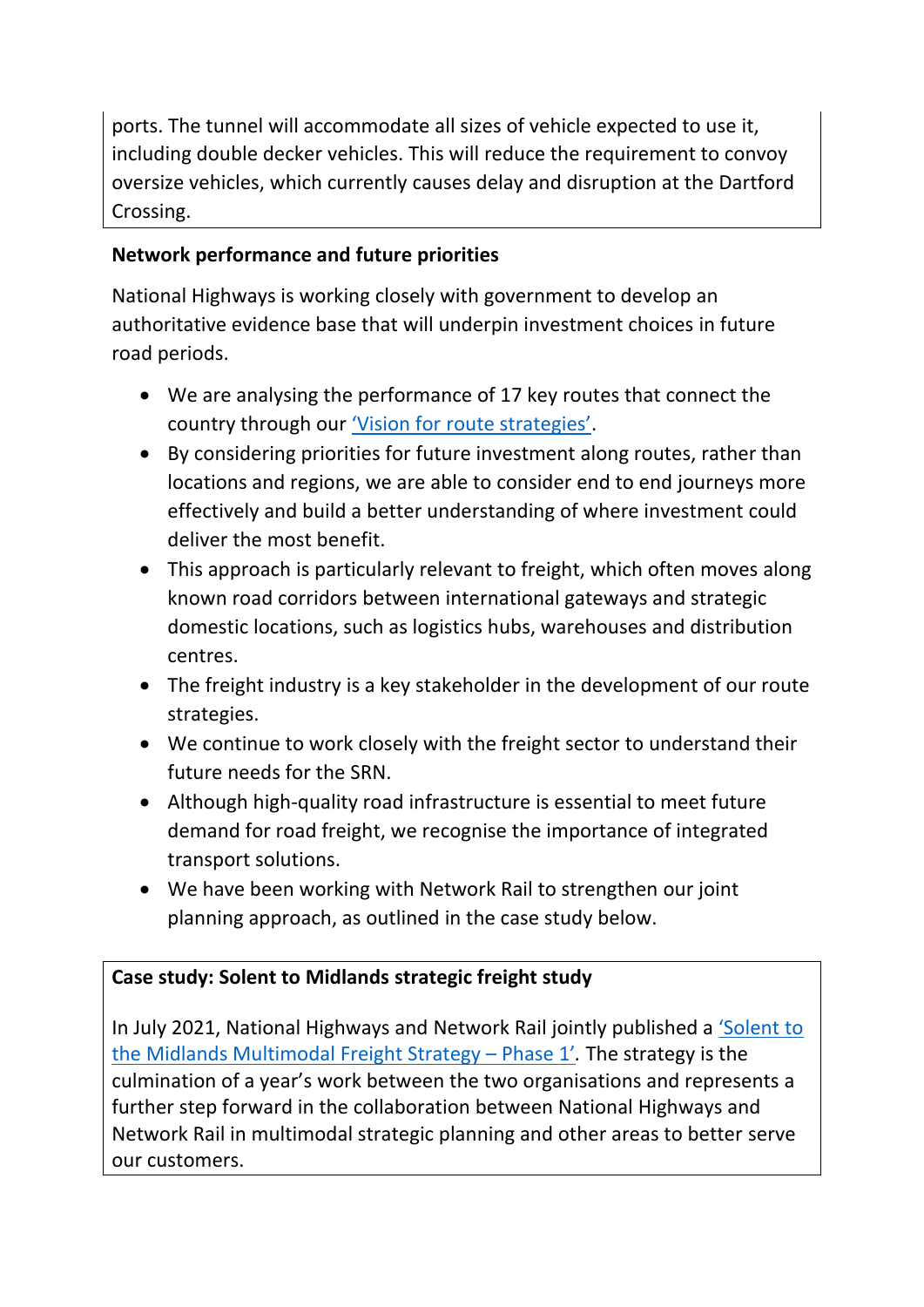This study forms part of Network Rail's Long-Term Planning Process and National Highways' Route Strategy and Pioneer Projects work, both of which are designed to identify investment priorities for the future. This closer approach to planning and increased involvement of stakeholders is vital to delivering the best results for our customers and funders.

Key findings include:

- Roads are critical to complete the door to door journeys for shorter distances, such as regional and local movements or the last mile from a rail freight interchange. Rail is most cost effective over longer distances and for higher loads.
- Rail and road both have similar reliability in terms of journey times, key for freight consumers where much freight is time dependent.
- Modal shift to rail provides an opportunity to free up road capacity on the Solent to Midlands corridor, especially for those journeys that are greater than 50 miles and greater than 100 miles for bulk and consumer goods respectively.
- The Solent to the Midlands route is one of the most important freight corridors in the UK. It links the major port of Southampton with the numerous distribution centres and economic hubs of the Midlands, North and Scotland. The Solent Ports, particularly Southampton, are in favourable locations for connections to the global freight and logistics market due to their proximity to the main shipping lanes. The Midlands is home to a high concentration of large distribution centres and warehouses – the so-called 'Golden Triangle' of freight distribution.
- The A34, managed by National Highways, links the Solent Ports and the Midlands and is closely mirrored by the equivalent rail route, owned and operated by Network Rail. The parallel nature of the road and rail routes means that it is an ideal candidate for cross-modal analysis.

Next steps include:

- Continued collaboration between Network Rail and National Highways to develop the strategy for this important corridor and to look at other areas that would benefit from joint working to provide an improved service for customers.
- Removal of the barriers to rail freight growth needed to enable the increased freight flows out of the Solent.
- Unlocking new markets for rail freight.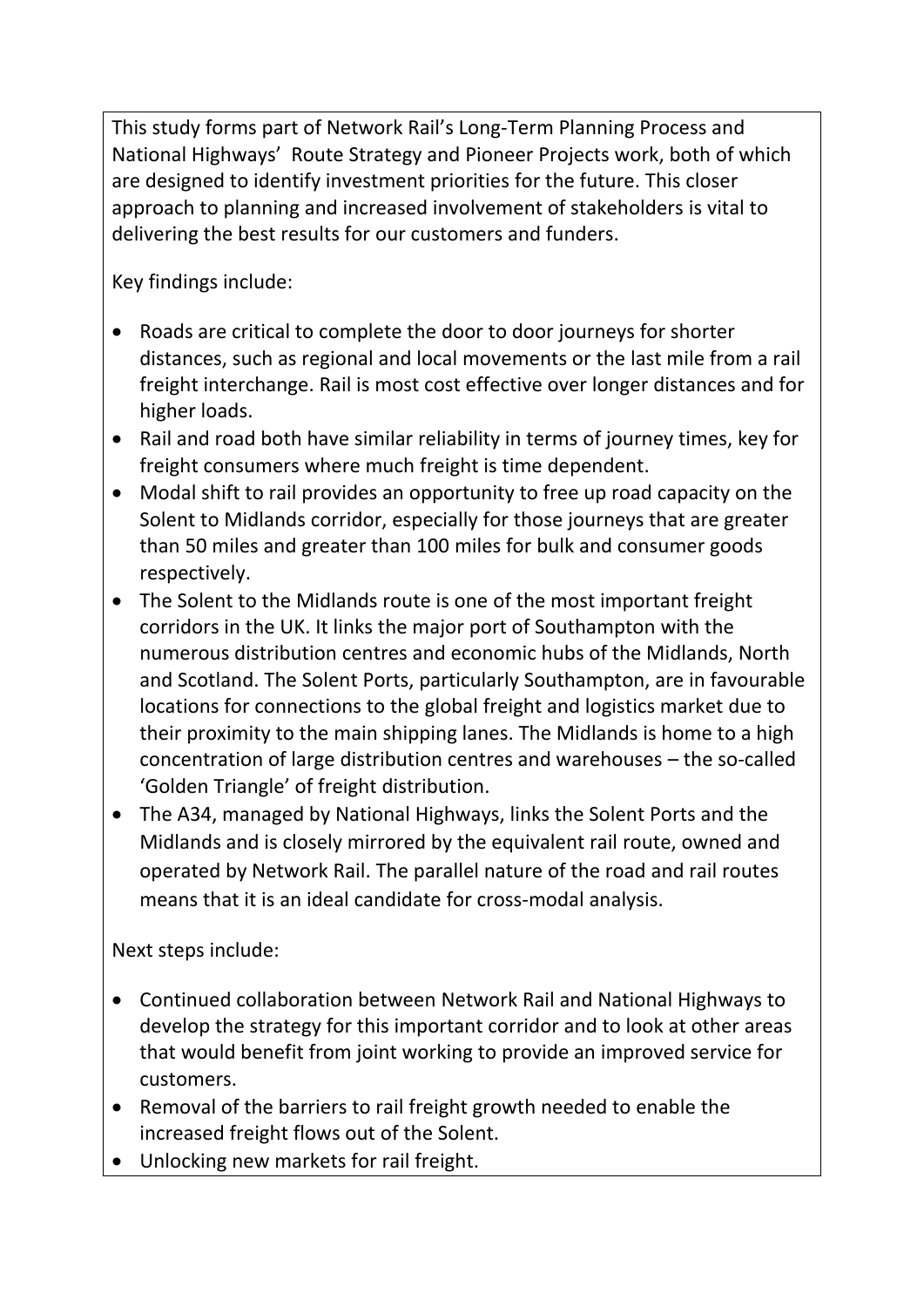# Decarbonisation of freight movements and the road freight system.

### **Lorry parking and facilities**

We recognise that people are at the heart of the freight sector and keep the country moving. We understand the vital importance of lorry parking and high-quality rest facilities that provide a safe and comfortable environment for hauliers to safely break their journey on the SRN.

Whilst National Highways does not have statutory responsibility for providing lorry parking, we are committed to play our part in tackling the current shortage of suitable facilities.

We are considering how our land holdings can be used to provide additional parking spaces nationwide. We are also encouraging the inclusion of new facilities as part of local authorities' Local Plans and within large industrial developments.

We continue to work with government to explore what additional support National Highways could provide.

#### **Net zero**

We published our ['Net](https://nationalhighways.co.uk/media/eispcjem/net-zero-highways-our-2030-2040-2050-plan.pdf) [zero](https://nationalhighways.co.uk/media/eispcjem/net-zero-highways-our-2030-2040-2050-plan.pdf) [highways:](https://nationalhighways.co.uk/media/eispcjem/net-zero-highways-our-2030-2040-2050-plan.pdf) [2030/2040/2050'](https://nationalhighways.co.uk/media/eispcjem/net-zero-highways-our-2030-2040-2050-plan.pdf) plan earlier this year. The plan includes a number of commitments and initiatives that are relevant to freight and recognises that:

### *Britain relies on roads today*

- Many see cars as a problem, but roads and cars are an integral part of our transport system.
- 80% of families own a car today, almost nine out of ten passenger miles are travelled by road and 79% of freight goods move by road (Transport Statistics Great Britain: 2020).
- Road travel provides a convenient, low cost and practical way to travel to see family, to travel to work and to deliver goods around the UK.

### *Road travel will decarbonise fast*

- Road travel represents a higher carbon way to travel in the UK today, but this is changing fast.
- Already, government has indicated that sale of new petrol and diesel cars will be phased out by 2030.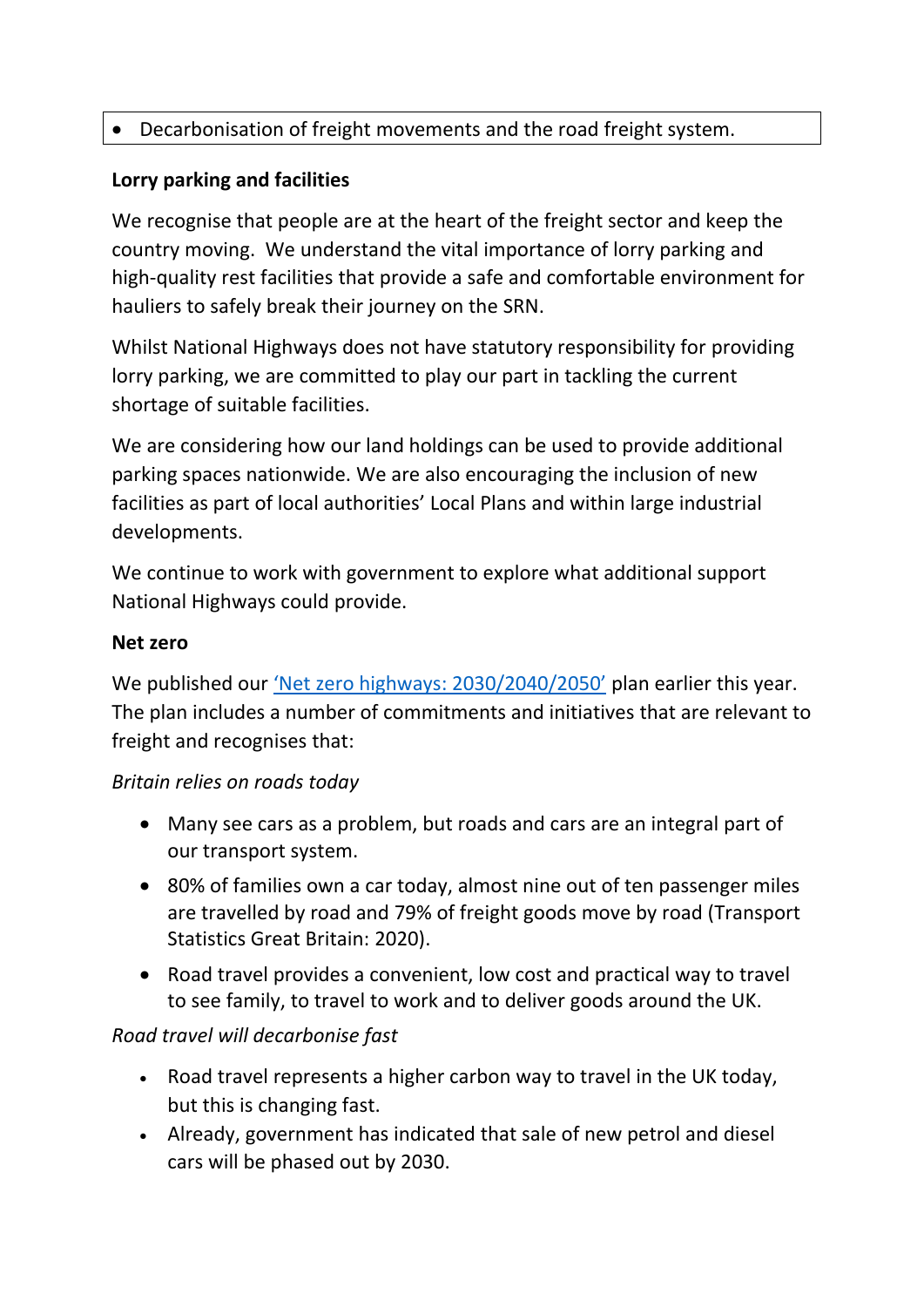- The Government's Decarbonising Transport: A Better, Greener Britain (2021) puts Britain on a trajectory to do the same for heavy goods vehicles from 2040.
- The future of road travel is a zero carbon one, powered by renewable electricity, hydrogen and biofuels.

# *A net zero Britain will still travel by road in 2050*

- We support investment in all zero carbon transport options, however, investment in other forms of transport, such as rail, will make only a limited impact on how Britain moves.
- The Committee on Climate Change forecasts that traffic levels will be higher than today in 2050, even taking account of the ambitious actions in its Sixth Carbon Budget, which we support.

## *Investment in Britain's roads supports a thriving net zero economy*

- Today every £1 investment in the strategic road network returns over £2 to the economy.
- Our roads directly support sectors which employ 7.4 million people in the UK and contribute £314 billion in Gross Value Added to the economy.
- The industries that rely on the road network are expected to grow by 35% by 2030, which will generate an additional £110 billion of UK growth.

## **Zero carbon HGVs**

Around one-third of emissions from the SRN currently come from HGVs. The Department for Transport's *'Decarbonising Transport: A Better, Greener Britain (2021)'* phases out non-zero emissions trucks from 2040. There are a number of potential alternative fuels and techniques under consideration, including hydrogen, batteries and in-road charging networks.

As set out in our net zero plan, we will take the following actions:

- Use our well-established network and relationship with national strategic road authorities to share the lessons and insights from global HGV charging trials in Spring 2022. We will annually report on global progress and lessons from global trials and roll out of zero emissions trucks.
- Recommend a first tranche of zero carbon HGV trials to DfT that meet the requirements of freight operators, meet safety standards and build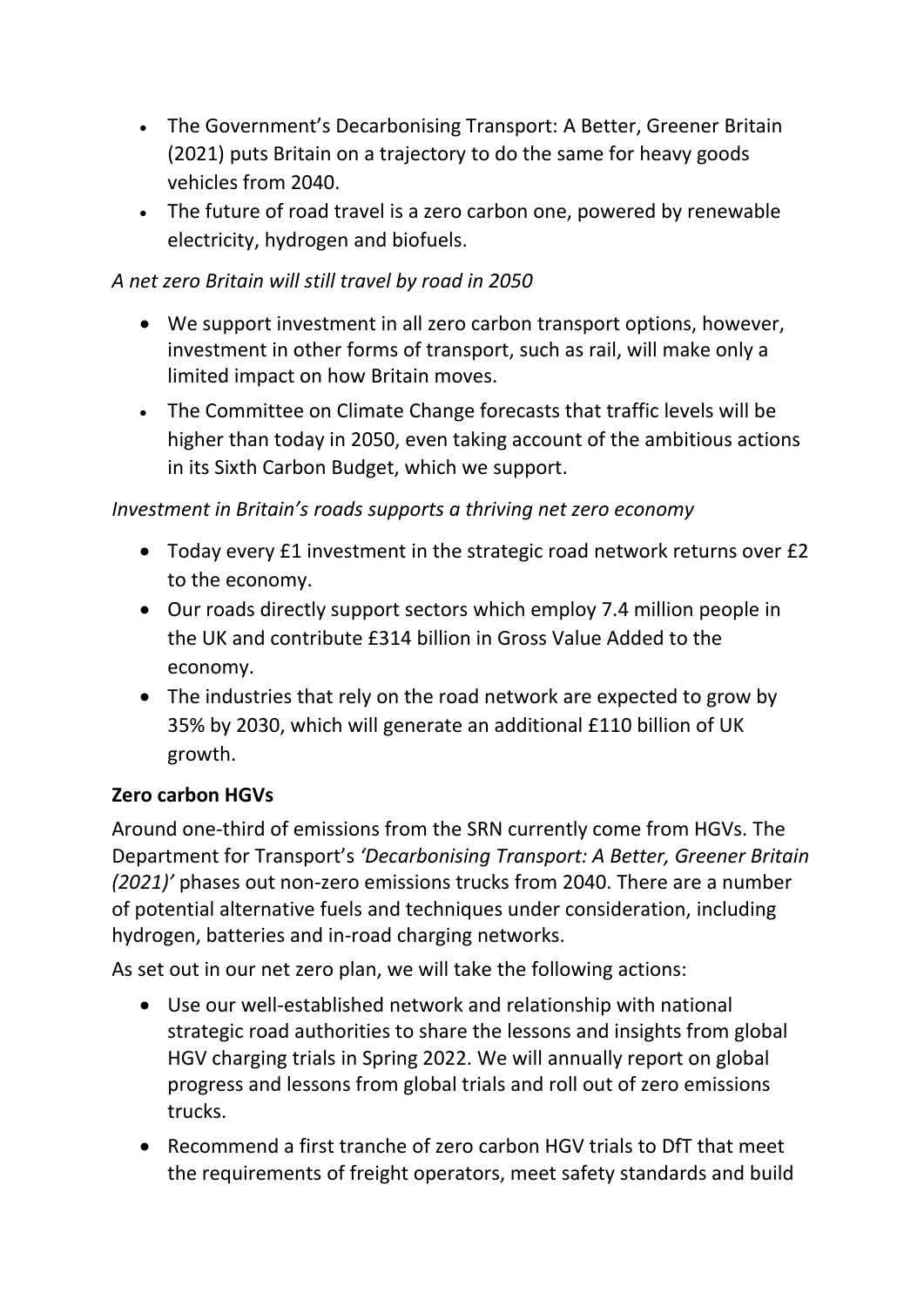on existing trials already taking place across the world by the end of 2022.

- By 2023 report to Government on how National Highways can help to reduce empty lorry movements.
- Continue to support government's zero emissions HGV trials and developing policy on zero carbon HGVs during this road period (2025).
- Recommend a preferred solution for HGVs and investment plan for implementation in the fourth road period.
- Incentivise our supply chain to be early adopters of zero carbon HGV technologies by only supplying our construction sites with zero carbon vehicles from 2040.

National Highways is supporting the Department for Transport's '*Zero Emission Road Freight Trial'* feasibility studies. These studies are investigating the viability of both hydrogen fuel cells and electric road systems for large HGVs and we are providing advice and asset information to the study teams. Safety is our number one priority and we are working with the Department for Transport to identify potential risks and measures to address them, as the studies develop.

## **Working with the freight industry**

The freight sector is one of our key customer groups. A free-flowing, safe SRN that offers efficient, predictable and reliable journeys is key to logistics and freight organisations across the country, as well as the businesses that rely on these services.

To help serve the needs of our freight customers we convene a quarterly Freight Forum, with representatives from a number of haulage and logistics organisations.

Our Freight and Roadside Facilities team have established a Professional Driver Experience Panel to provide detailed insight from freight drivers on our network. We are using Transport Focus' Logistics and Coach Managers Survey to improve the service we provide to businesses.

Through our engagement with freight customers we are continuing to build our understanding of the sector's needs and priorities. Areas of focus include improving the provision of lorry parking, communicating and working with the sector and understanding key freight movements on our network.